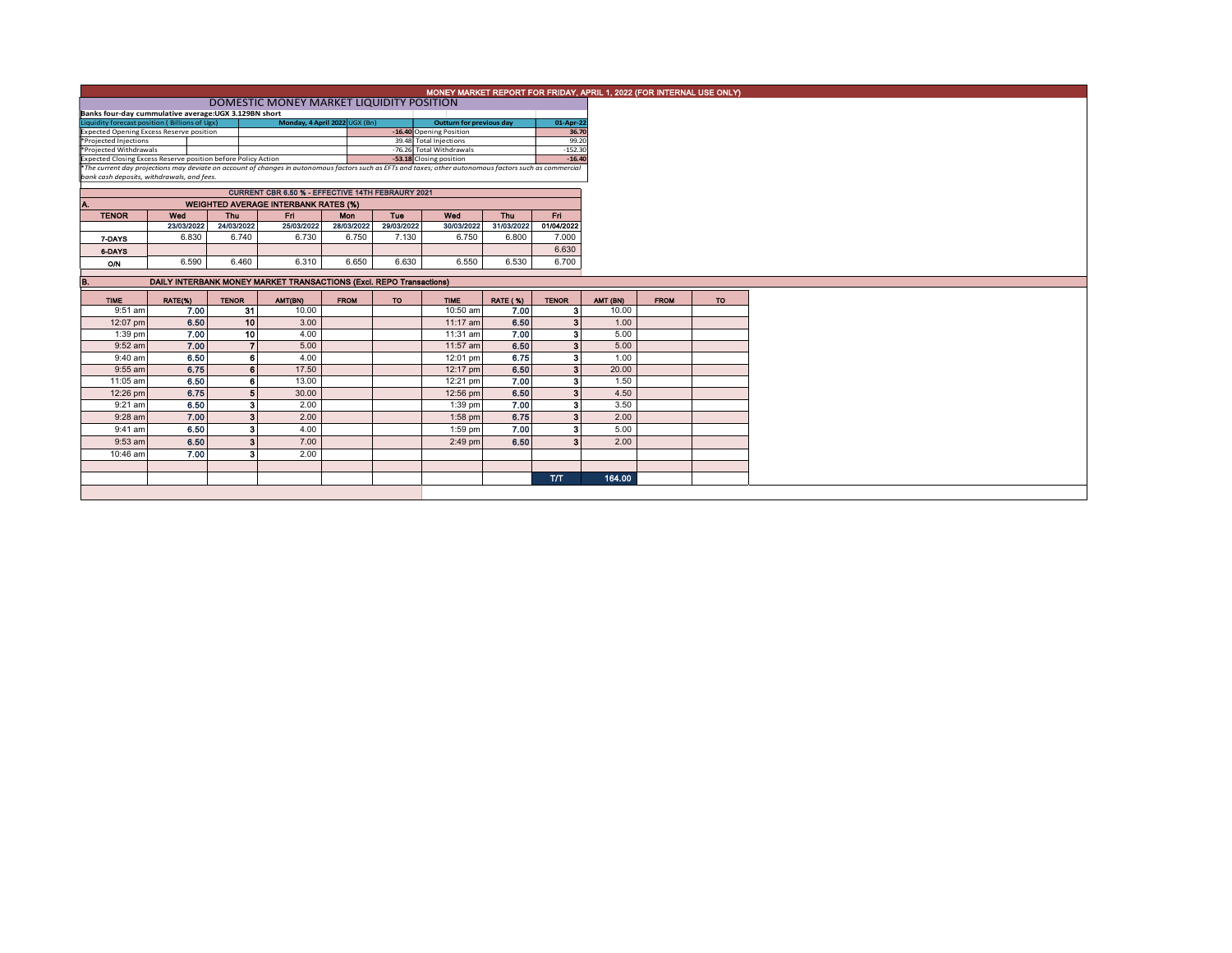| IC.                    |                                                                                      |                |                          |             | CBR AND THE 7- DAY WAR INTERBANK RATES |                          |                      |             |                                                               |                          |              |              |            |            |            |
|------------------------|--------------------------------------------------------------------------------------|----------------|--------------------------|-------------|----------------------------------------|--------------------------|----------------------|-------------|---------------------------------------------------------------|--------------------------|--------------|--------------|------------|------------|------------|
| 9.500                  |                                                                                      |                |                          |             |                                        |                          |                      |             |                                                               |                          |              |              |            |            |            |
| 9.000                  |                                                                                      |                |                          |             |                                        |                          |                      |             |                                                               |                          |              |              |            |            |            |
| 8.500                  |                                                                                      |                |                          |             |                                        |                          |                      |             |                                                               |                          |              |              |            |            |            |
| 8.000                  |                                                                                      |                |                          |             |                                        |                          |                      |             |                                                               |                          |              |              |            |            |            |
| 7.500                  |                                                                                      |                |                          |             |                                        |                          |                      |             |                                                               |                          |              |              |            |            |            |
| 7.000                  |                                                                                      |                |                          |             |                                        |                          |                      |             |                                                               |                          |              |              |            |            |            |
| 6.500                  |                                                                                      |                |                          |             |                                        |                          |                      |             |                                                               |                          |              |              |            |            |            |
| 6.000                  |                                                                                      |                |                          |             |                                        |                          |                      |             |                                                               |                          |              |              |            |            |            |
| 5.500                  |                                                                                      |                |                          |             |                                        |                          |                      |             |                                                               |                          |              |              |            |            |            |
| 5.000                  |                                                                                      |                |                          |             |                                        |                          |                      |             |                                                               |                          |              |              |            |            |            |
| 4.500                  |                                                                                      |                |                          |             |                                        |                          |                      |             |                                                               |                          |              |              |            |            |            |
| 4.000                  |                                                                                      |                |                          |             |                                        |                          |                      |             |                                                               |                          |              |              |            |            |            |
|                        | 15/03/2022                                                                           | 16/03/2022     | 17/03/2022               | 18/03/2022  | 21/03/2022                             | 22/03/2022               |                      | 23/03/2022  | 24/03/2022                                                    | 25/03/2022               | 28/03/2022   | 29/03/2022   | 30/03/2022 | 31/03/2022 | 01/04/2022 |
|                        |                                                                                      |                |                          |             |                                        |                          |                      |             |                                                               |                          |              |              |            |            |            |
|                        |                                                                                      |                |                          |             |                                        |                          |                      |             |                                                               |                          |              |              |            |            |            |
|                        |                                                                                      |                |                          |             |                                        |                          |                      |             | • Overnight WAR =7-day WAR CBR rate -Upper bound -Lower bound |                          |              |              |            |            |            |
|                        |                                                                                      |                |                          |             |                                        |                          |                      |             |                                                               |                          |              |              |            |            |            |
| D.                     | MONETARY POLICY OPERATIONS MATURITIES PROFILE: (07-APRIL- 2022 TO 08-DECEMBER- 2022) |                |                          |             |                                        |                          |                      |             |                                                               |                          |              |              |            |            |            |
| <b>DATE</b>            | <b>THUR</b>                                                                          | <b>THUR</b>    | <b>THUR</b>              | <b>THUR</b> | <b>THUR</b>                            | <b>THUR</b>              | <b>THUR</b>          | <b>THUR</b> | <b>THUR</b>                                                   | <b>THUR</b>              | <b>THUR</b>  | <b>TOTAL</b> |            |            |            |
|                        | 07-Apr-22                                                                            | 14-Apr-22      | 28-Apr-22                | 05-May-22   | 12-May-22                              | 26-May-22                | 02-Jun-22            | 04-Aug-22   | 18-Aug-22                                                     | 10-Nov-22                | 08-Dec-22    |              |            |            |            |
| <b>REPO</b>            | 527.66                                                                               | <b>Section</b> | $\sim$                   | $\sim$      | $\sim$                                 | $\overline{\phantom{a}}$ | $\sim$               | $\sim$      | $\sim$                                                        | $\sim$                   | $\sim$       | 527.66       |            |            |            |
| <b>REV REPO</b>        | $\sim$                                                                               | $\sim$         | $\overline{\phantom{a}}$ | $\sim$      | $\sim$                                 | $\overline{\phantom{a}}$ | $\sim$               | $\sim$      | $\sim$                                                        | $\overline{\phantom{a}}$ | $\sim$       | $\sim$       |            |            |            |
| <b>BOU BILL/DEPO A</b> | 51.20                                                                                | 240.07         | 82.22                    | 537.46      | 10.09                                  | 20.30                    | 10.00                | 33.00       | 26.60                                                         | 15.00                    | 22.13        | 1,048.06     |            |            |            |
| $- - - - - -$          | ----                                                                                 | ----           | $- - - -$                | --- --      | .                                      | $- - - -$                | $\sim$ $\sim$ $\sim$ | $- - - -$   | $- - - -$                                                     | $-$                      | <b>SALES</b> | --------     |            |            |            |

TOTALS 578.86 240.07 82.22 537.46 10.09 20.30 10.00 33.00 26.60 15.00 22.13 1,575.72<br>Total O/S Deposit Auction & BOU Bill balances held by BOU up to 08 December 2022: UGX 1,048 BN<br>Total O/S

| (EI) STOCK OF TREASURY SECURITIES                                                     |                          |                    |                  |                 |                 | <b>EID</b><br><b>MONETARY POLICY MARKET OPERATIONS</b> |               |            |              |              |  |  |  |  |
|---------------------------------------------------------------------------------------|--------------------------|--------------------|------------------|-----------------|-----------------|--------------------------------------------------------|---------------|------------|--------------|--------------|--|--|--|--|
| LAST TBIILS ISSUE DATE: 30-MARCH-2022                                                 |                          |                    |                  |                 |                 | (VERTICAL REPOS, REV-REPOS & BOU BILL)                 |               |            |              |              |  |  |  |  |
| On-the-run O/S T-BILL STOCKs (Bns-UGX)                                                |                          |                    | 6.031.83         | 04/04/2022      | OMO             | <b>ISSUE DATE</b>                                      | <b>AMOUNT</b> | <b>WAR</b> | <b>RANGE</b> | <b>TENOR</b> |  |  |  |  |
| On-the-run O/S T-BONDSTOCKs(Bns-UGX)                                                  |                          |                    | 21.487.84        | 04/04/2022 REPO |                 | 01-Mar                                                 | 258.50        | 6.500      |              |              |  |  |  |  |
| TOTAL TBILL & TBOND STOCK- UGX                                                        |                          |                    | 27.519.67        |                 | <b>BOU BILL</b> | 03-Mar                                                 | 169.09        | 6.998      |              | 28           |  |  |  |  |
| O/S=Outstanding                                                                       |                          |                    |                  |                 | <b>BOU BILL</b> | 03-Mar                                                 | 2.00          | 7.169      |              | 56           |  |  |  |  |
| <b>MATURITY</b>                                                                       | <b>TOTAL STOCK</b>       | <b>YTM (%)</b>     | <b>CHANGE IN</b> |                 | <b>BOU BILL</b> | 03-Mar                                                 | 14.11         | 9.099      |              | 252          |  |  |  |  |
|                                                                                       | (BN UGX)                 | <b>AT CUT OFF*</b> | <b>YTM</b> (+/-) |                 | <b>REPO</b>     | 03-Mar                                                 | 394.00        | 6.500      |              |              |  |  |  |  |
| 91                                                                                    | 101.13                   | 6.501              | 0.000            |                 | <b>REPO</b>     | 04-Mar                                                 | 76.00         | 6.500      |              |              |  |  |  |  |
| 182                                                                                   | 371.44                   | 8.132              | $-0.092$         |                 | <b>REPO</b>     | 07-Mar                                                 | 264.00        | 6.500      |              | 3            |  |  |  |  |
| 364                                                                                   | 5.559.26                 | 9.591              | $-0.209$         |                 | <b>BOU BILL</b> | 10-Mar                                                 | 21.09         | 6.906      |              | 28           |  |  |  |  |
| 2YR                                                                                   | 595.21                   | 11.000             | 1.000            |                 | <b>BOU BILL</b> | 10-Mar                                                 | 326.83        | 7.149      |              | 56           |  |  |  |  |
| 3YR                                                                                   | $\overline{\phantom{a}}$ | 12.090             | $-1.010$         |                 | <b>BOU BILL</b> | 10-Mar                                                 | 9.83          | 7.357      |              | 84           |  |  |  |  |
| 5YR                                                                                   | 1.119.91                 | 14,390             | 1.390            |                 | <b>REPO</b>     | 10-Mar                                                 | 287.50        | 6.500      |              |              |  |  |  |  |
| 10YR                                                                                  | 10,518.68                | 14.000             | 0.261            |                 | <b>REPO</b>     | 11-Mar                                                 | 180.00        | 6.500      |              |              |  |  |  |  |
| 15YR                                                                                  | 9.027.72                 | 14.390             | $-1.510$         |                 | <b>REPO</b>     | 14-Mar                                                 | 87.00         | 6.500      |              |              |  |  |  |  |
| <b>20YR</b>                                                                           | 226.32                   | 15,900             | 0.400            |                 | <b>REPO</b>     | 15-Mar                                                 | 270.00        | 6.500      |              |              |  |  |  |  |
| Cut OFF is the lowest price/ highest yield that satisfies the auction awarded amount. |                          |                    |                  |                 | <b>REPO</b>     | 17-Mar                                                 | 168,00        | 6.500      |              |              |  |  |  |  |
|                                                                                       |                          |                    |                  |                 | <b>REPO</b>     | 23-Mar                                                 | 110.00        | 6.500      |              |              |  |  |  |  |
|                                                                                       |                          |                    | <b>REPO</b>      | 28-Mar          | 496.00          | 6.500                                                  |               |            |              |              |  |  |  |  |
|                                                                                       |                          |                    | <b>REPO</b>      | 29-Mar          | 136.00          | 6.500                                                  |               |            |              |              |  |  |  |  |
|                                                                                       |                          |                    |                  |                 | <b>REPO</b>     | 30-Mar                                                 | 300.90        | 6,500      |              |              |  |  |  |  |
|                                                                                       |                          |                    |                  |                 | <b>REPO</b>     | 31-Mar                                                 | 527.00        | 6.500      |              |              |  |  |  |  |
|                                                                                       |                          |                    |                  |                 | <b>BOU BILL</b> | 31-Mar                                                 | 30.04         | 6.906      |              | 28           |  |  |  |  |
|                                                                                       |                          |                    |                  |                 | <b>BOU BILL</b> | 31-Mar                                                 | 20.08         | 7.103      |              | 56           |  |  |  |  |
|                                                                                       |                          |                    |                  |                 | <b>BOU BILL</b> | 31-Mar                                                 | 20.83         | 9.000      |              | 252          |  |  |  |  |

WAR-Weighted Average Rate